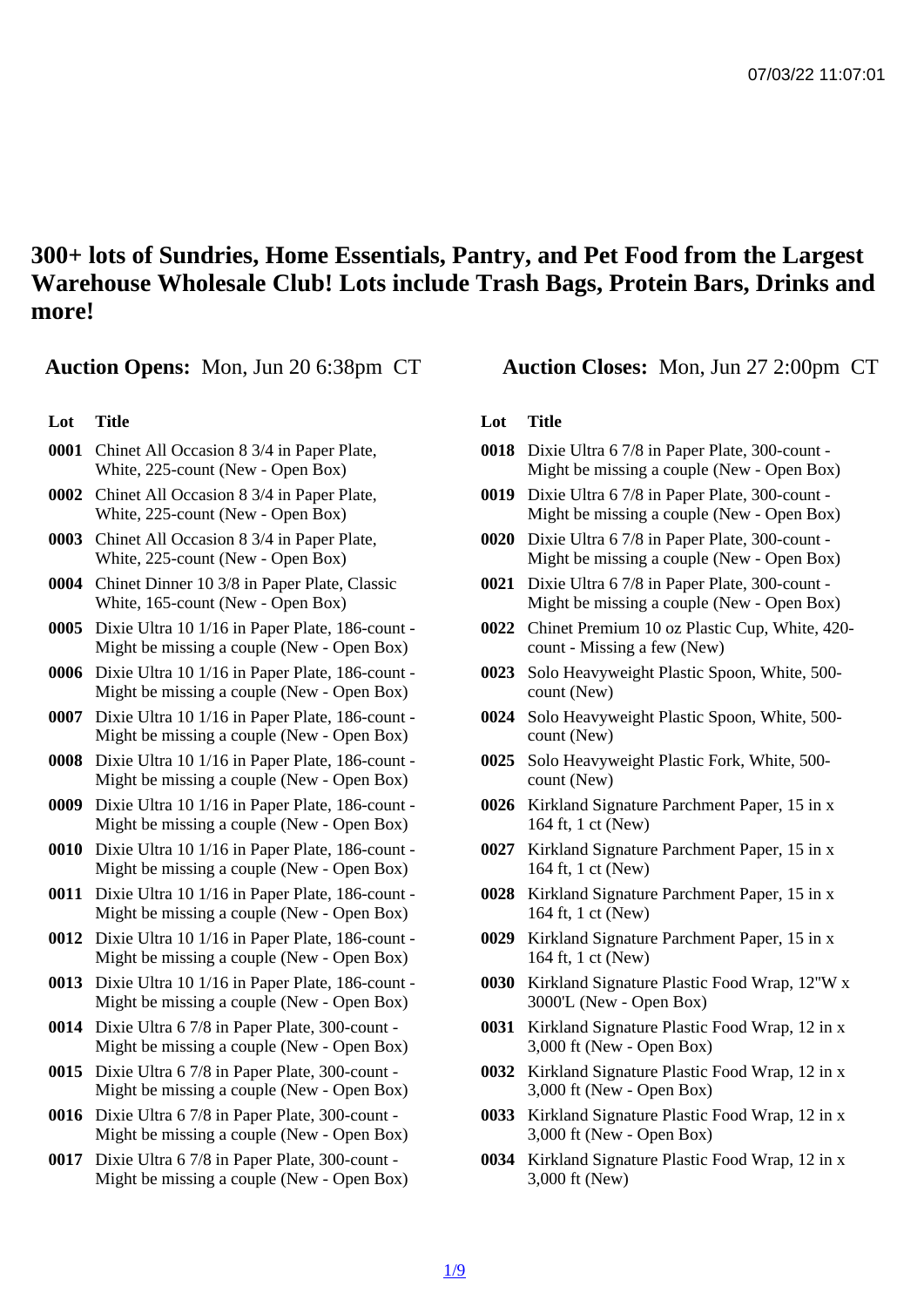- Lot Title
- 0035 Kirkland Signature Aluminum Foil Sheets, 10.75"W x 12"L, 500 ct (New - Open Box)
- 0036 Kirkland Signature Aluminum Foil Sheets, 10.75"W x 12"L, 500 ct (New)
- 0037 Eco-Foil Aluminum Deep Steam Table Pan, Half Size, 30 ct (New)
- 0038 Kirkland Signature Reynolds Foodservice Foil HD, 18 in x 500 ft (New - Open Box)
- 0039 Scrubbing Bubbles Bathroom Combo Pack 2/25 OZ + 2/20 OZ - One missing lid (See pics) (See Description)
- 0040 Innovations Nesting Bowls 8 Pieces Set, Set of 8 mixing bowls, plastic great for salads, side dishes and chips and dip (New)
- 0041 AirWick Scented Oils 1 Warmer + 9 Refills, 4 Fresh Waters & 5 Lavender & Chamomile - Missing 2 Lavender Chamomile & Missing 1 Fresh Waters (See Description)
- 0042 AirWick Scented Oils 1 Warmer + 9 Refills, 4 Fresh Waters & 5 Lavender & Chamomile - Missing 1 Lavender Chamomile= (See Description)
- 0043 Germ-X Advanced Moisturizing Hand Sanitizer Gel, Unscented, 33.8 fl oz, 2 ct (New - Open Box)
- 0044 Kirkland Signature Facial Tissue, 3-Ply, 84 count, 12-pack (New)
- 0045 Kirkland Signature Facial Tissue, 3-Ply, 84 count, 12-pack (New - Open Box)
- 0046 Kirkland Signature 10-Gallon Wastebasket Liner, Clear, 500-count (New)
- 0047 Kirkland Signature 10-Gallon Wastebasket Liner, Clear, 500-count (New)
- 0048 Kirkland Signature 10-Gallon Wastebasket Liner, Clear, 500-count (New - Open Box)
- 0049 Kirkland Signature 45-Gallon Trash Bag, Clear, 100-count (New - Open Box)
- 0050 Swiffer Sweeper Wet Mopping Pad Refills, Open Window Fresh, 64 ct (New - Open Box)
- 0051 Kirkland Signature Flex-Tech 13-Gallon Scented Kitchen Trash Bags, 200-count (New)
- 0052 Kirkland Signature Flex-Tech 13-Gallon Scented Kitchen Trash Bags, 200-count (New - Open Box)
- 0053 Kirkland Signature Flex-Tech 33-Gallon Trash Bag, 90-count (New - Open Box)
- 0054 Kirkland Signature Flex-Tech 13-Gallon Kitchen Trash Bag, 200-count (New - Open Box)
- Lot Title
- 0055 Kirkland Signature Flex-Tech 13-Gallon Kitchen Trash Bag, 200-count (New - Open Box)
- 0056 Kirkland Signature Flex-Tech 13-Gallon Kitchen Trash Bag, 200-count (New - Open Box)
- 0057 Kirkland Signature Flex-Tech 13-Gallon Kitchen Trash Bag, 200-count (New - Open Box)
- 0058 Kirkland Signature Flex-Tech 13-Gallon Kitchen Trash Bag, 200-count (New - Open Box)
- 0059 Kirkland Signature Flex-Tech 13-Gallon Kitchen Trash Bag, 200-count (New - Open Box)
- 0060 Kirkland Signature Flex-Tech 13-Gallon Kitchen Trash Bag, 200-count (New - Open Box)
- 0061 Kirkland Signature Flex-Tech 13-Gallon Kitchen Trash Bag, 200-count (New - Open Box)
- 0062 Kirkland Signature Flex-Tech 13-Gallon Kitchen Trash Bag, 200-count (New - Open Box)
- 0063 Kirkland Signature Flex-Tech 13-Gallon Kitchen Trash Bag, 200-count (New - Open Box)
- 0064 Kirkland Signature Flex-Tech 13-Gallon Kitchen Trash Bag, 200-count - Missing a few (New - Open Box)
- 0065 Tide Pods HE Laundry Detergent Pods, Spring Meadow, 42-count, 4-pack (New)
- 0066 Cascade Complete Dishwasher Detergent Actionpacs, 90-count - A few busted (New - Open Box)
- 0067 Cascade Platinum Dishwasher Detergent 92 Scent ActionPacs Net Wt 51.2 Ounce (New - Open Box)
- 0068 Kirkland Signature Platinum Performance UltraShine Dishwasher Detergent Pacs, 115 count (New - Open Box)
- 0069 Kirkland Signature Platinum Performance UltraShine Dishwasher Detergent Pacs, 115 count (New - Open Box)
- 0070 Kirkland Signature Ultra Clean HE Liquid Laundry Detergent, 146 loads, 194 fl oz - Tough Stain Fighting Power - Fresh Scent (New - Open Box)
- 0071 Swiffer Duster Dusting Kit 28 refills Missing Handle (New - Open Box)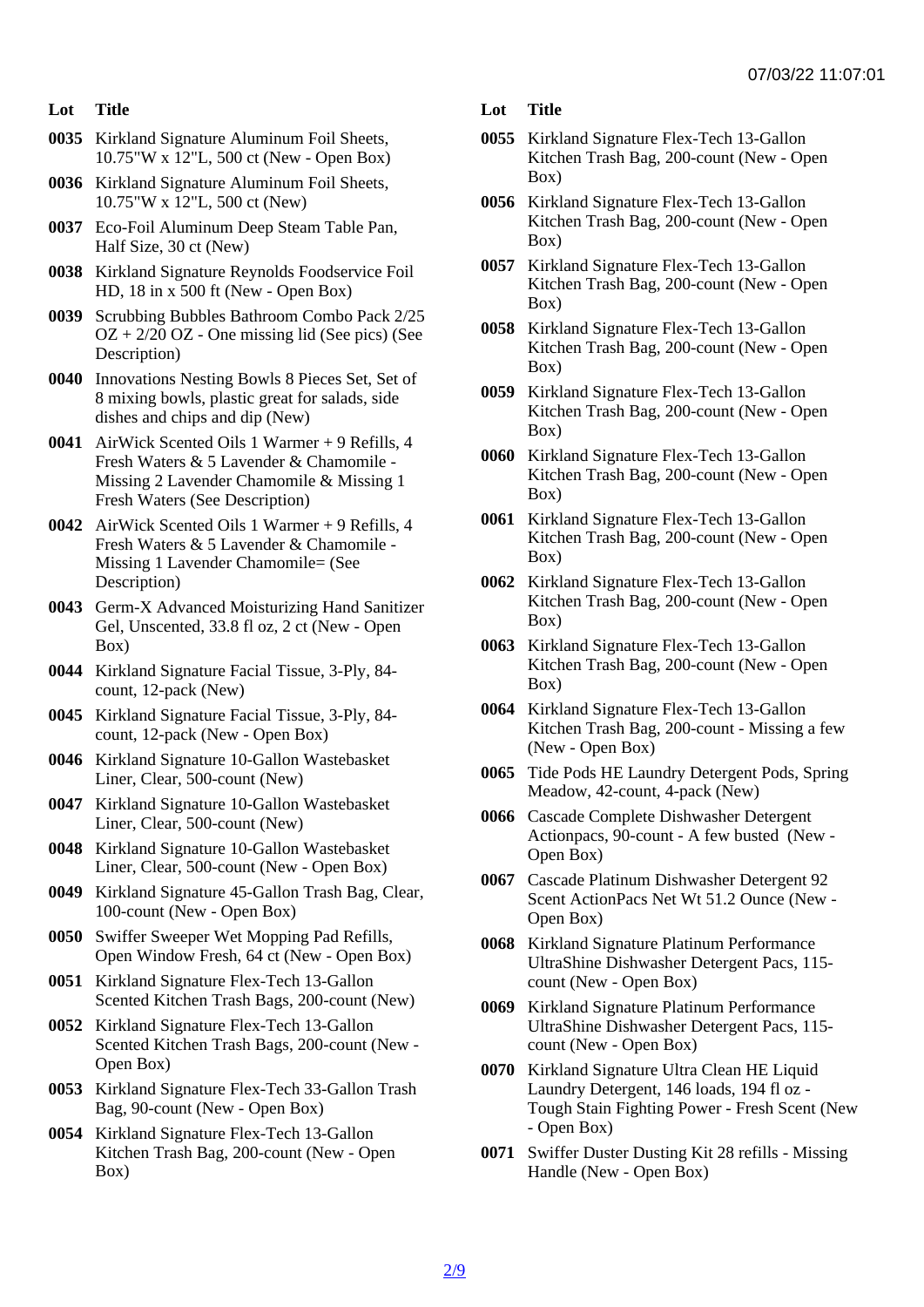- Lot Title
- 0072 Downy Fresh Protect HE In-Wash Odor Defense Scent Beads, April Fresh, 37.5 oz (New - Open Box)
- 0073 Downy Unstopables HE In-Wash Scent Booster Beads, Fresh, 37.5 oz, 1 Pack (New - Open Box)
- 0074 Nice 'N Clean Disinfecting Wipes, Variety Pack, 304 Count, 4 packs (New)
- 0075 Nice 'N Clean Disinfecting Wipes, Variety Pack, 304 Count, 4 packs (New)
- 0076 Nice 'N Clean Disinfecting Wipes, Variety Pack, 304 Count, 4 packs (New)
- 0077 Nice 'N Clean Disinfecting Wipes, Variety Pack, 304 Count, 4 packs (New)
- 0078 Nice 'N Clean Disinfecting Wipes, Variety Pack, 304 Count, 4 packs (New)
- 0079 Nice 'N Clean Disinfecting Wipes, Variety Pack, 304 Count, 4 packs (New)
- 0080 Nice 'N Clean Disinfecting Wipes, Variety Pack, 304 Count, 4 packs (New)
- 0081 Nice 'N Clean Disinfecting Wipes, Variety Pack, 304 Count, 4 packs (New)
- 0082 Nice 'N Clean Disinfecting Wipes, Variety Pack, 152 Count, 2 pack - \*\*ONLY Fresh Air Scent\*\* (New - Open Box)
- 0083 Tide Advanced Power Ultra Concentrated Liquid Laundry Detergent with Oxi, Original, 81 loads, 150 fl oz (New - Open Box)
- 0084 Kirkland Signature Ultra HE Liquid Fabric Softener, Fresh, 220 loads, 187 fl oz (New)
- 0085 Clorox Clean-Up All Purpose Cleaner with Bleach, Original, 32 oz & 180 oz Refill (New)
- 0086 Clorox Clean-Up All Purpose Cleaner with Bleach, Original, 32 oz & 180 oz Refill (New)
- 0087 DampRid High Capacity Moisture Absorber Hanging Bag (4 pk.) (New - Open Box)
- 0088 DampRid High Capacity Moisture Absorber Hanging Bag (4 pk.) (New)
- 0089 DampRid High Capacity Moisture Absorber Hanging Bag (4 pk.) (New)
- 0090 DampRid High Capacity Moisture Absorber Hanging Bag (2/4 pk. - Missing 2 Not in retail packaging) (See Description)
- 0091 Scotch-Brite Non-Scratch Sponge 21-count (New)
- 0092 Mr. Clean Magic Eraser Household Cleaning Pads, Variety Pack, 11-count (New)
- 0093 Mr. Clean Magic Eraser Household Cleaning Pads, Variety Pack, 10/11-count - Missing 1 (New - Open Box)
- Lot Title
- 0094 Mr. Clean Magic Eraser Household Cleaning Pads, Variety Pack, 8/11-count - Missing 3 (New - Open Box)
- 0095 Palmolive Ultra Strength Liquid Dish Soap, 102 fl oz, (New - Open Box)
- 0096 Scrub Daddy & Soft Scrub 4-Piece Set (New)
- 0097 Ziploc Slider Storage Bag, Variety Pack, 166 count (New - Open Box)
- 0098 Ziploc Double Zipper Freezer Bag, Quart, 54 count, 4-pack - easy open tabs! (New)
- 0099 Ziploc Double Zipper Freezer Bag, Quart, 54 count, 4-pack - easy open tabs! (New)
- 0100 Ziploc Seal Top Bag, Sandwich, 145-count, 4 pack, 580 total (New - Open Box)
- 0101 Ziploc Seal Top Bag, Sandwich, 145-count, 4 pack, 580 total (New - Open Box)
- 0102 Ziploc Double Zipper Freezer Bag, Gallon, 38 count, 4-pack, 152 total (New)
- 0103 Ziploc Double Zipper Freezer Bag, Gallon, 38 count, 4-pack, 152 total (New)
- 0104 Ziploc Double Zipper Freezer Bag, Gallon, 38 count, 4-pack, 152 total (New)
- 0105 Ziploc Double Zipper Freezer Bag, Gallon, 38 count, 4-pack, 152 total (New)
- 0106 Ziploc Double Zipper Freezer Bag, Gallon, 38 count, 4-pack, 152 total (New)
- 0107 Ziploc Double Zipper Freezer Bag, Gallon, 38 count, 4-pack, 152 total (New)
- 0108 Ziploc Double Zipper Freezer Bag, Gallon, 38 count, 4-pack, 152 total (New)
- 0109 Ziploc Double Zipper Freezer Bag, Gallon, 38 count, 4-pack, 152 total (New)
- 0110 Ziploc Double Zipper Freezer Bag, Gallon, 38 count, 4-pack, 152 total (New - Damaged Box)
- 0111 Ziploc Double Zipper Freezer Bag, Gallon, 38 count, 4-pack, 152 total (New - Damaged Box)
- 0112 Ziploc Double Zipper Freezer Bag, Gallon, 38 count, 4-pack, 152 total (New - Damaged Box)
- 0113 Ziploc Double Zipper Freezer Bag, Gallon, 38 count, 4-pack, 152 total (New - Damaged Box)
- 0114 Ziploc Double Zipper Freezer Bag, Gallon, 38 count, (3/4-pack, - Missing 1 box - 114/152 total) (New - Open Box)
- 0115 Kleenex Ultra Soft Facial Tissue, 3-Ply, 85 count, 12-pack (New - Open Box)
- 0116 Sterno Handy Fuel Methanol Gel Chafing Fuel, Two Hour Burn, 24 Fuel Chafing Cans, (New)
- 0117 Kleenex Trusted Care Facial Tissue, 2-ply, 230 count, 7/10-pack - Missing 3 (New - Open Box)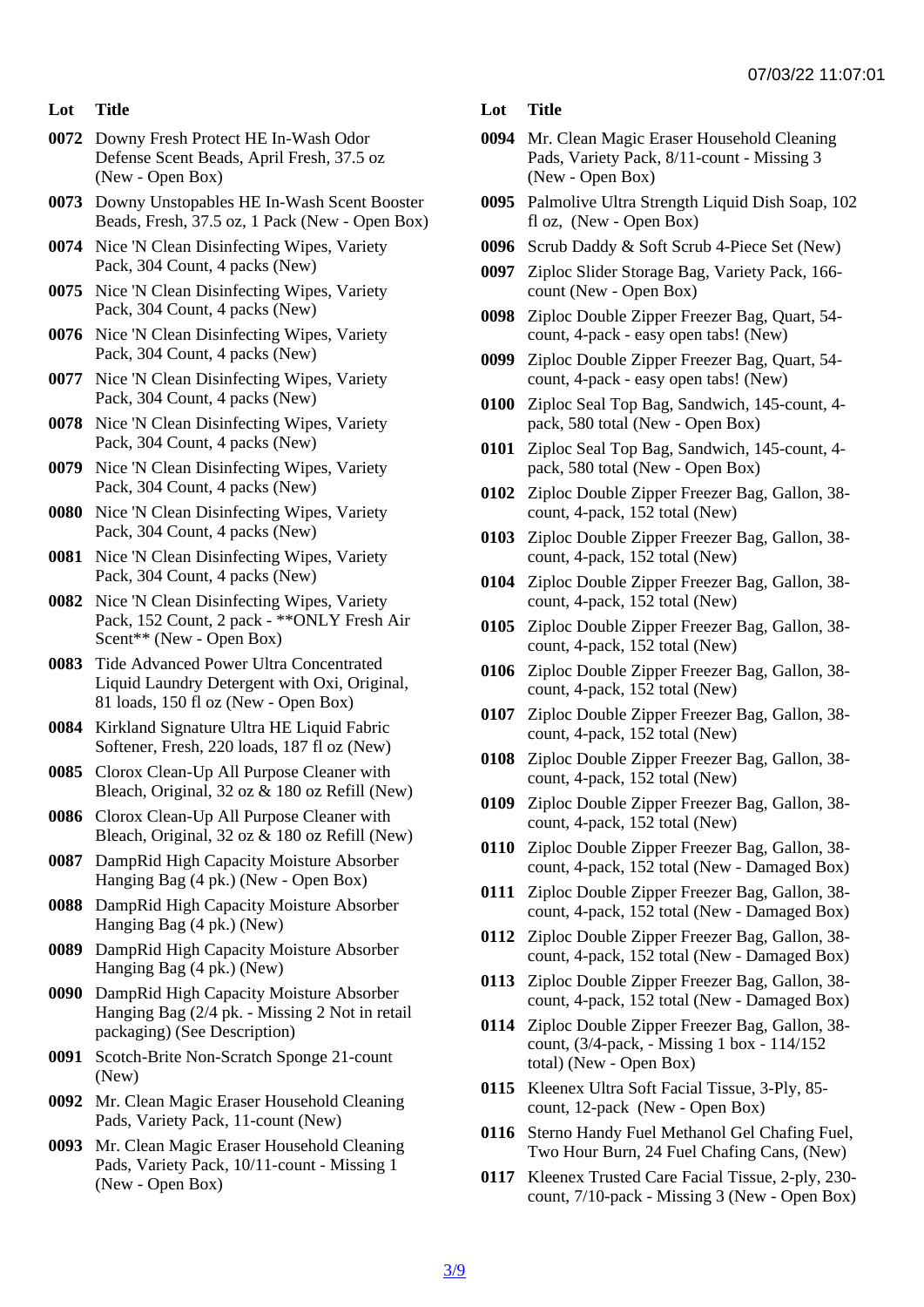- Lot Title
- 0118 Costco Paper Yard Waste Bags, 30 Gallon 20 ct (New - Open Box)
- 0119 Costco Paper Yard Waste Bags, 30 Gallon 20 ct (New - Open Box)
- 0120 Costco Paper Yard Waste Bags, 30 Gallon 20 ct (New - Open Box)
- 0121 Tide HE Ultra Oxi Powder Laundry Detergent, Original, 143 Loads, 250 oz (New - Open Box)
- 0122 Tide HE Ultra Oxi Powder Laundry Detergent, Original, 143 Loads, 250 oz (New - Open Box)
- 0123 Tide HE Ultra Oxi Powder Laundry Detergent, Original, 143 Loads, 250 oz (New - Open Box)
- 0124 Tide HE Powder Laundry Detergent, Original, 180 loads, 254 oz - Original Scent, HE Compatible (New - Open Box)
- 0125 Kirkland Signature Ultra Clean Free & Clear HE Liquid Laundry Detergent, 146 loads, 194 fl oz (New - Open Box)
- 0126 Kirkland Signature Ultra Clean Free & Clear HE Liquid Laundry Detergent, 146 loads, 194 fl oz (New - Open Box)
- 0127 Kirkland Signature Ultra Clean Free & Clear HE Liquid Laundry Detergent, 146 loads, 194 fl oz - \*\*Missing about Half\*\* (New - Open Box)
- 0128 Ultra Soft Liquid Fabric Softener Lavender Kirkland, 220 Loads, 187 Fl oz (New - Open Box)
- 0129 Pine-Sol Multi-Surface Cleaner, Pine Scent, 100 fl oz (New)
- 0130 Clorox Performance Bleach with CloroMax, Concentrated, 121 fl oz (New)
- 0131 Clorox Performance Bleach with CloroMax, Concentrated, 121 fl oz (New)
- 0132 Clorox Performance Bleach with CloroMax, Concentrated, 121 fl oz (New)
- 0133 Kirkland Signature Ultra Clean HE Plant-Based Liquid Laundry Detergent, Lavender, 194 fl oz - Missing about a quarter (New - Open Box)
- 0134 Kirkland Signature Ultra Clean HE Plant-Based Liquid Laundry Detergent, Lavender, 194 fl oz - Missing about a quarter (New - Open Box)
- 0135 ECOS Hypoallergenic Liquid Laundry Detergent, Magnolia & Lily, 225 fl oz, (New)
- 0136 Kirkland Signature Institutional Laundry Detergent Powder, 28 lbs (New)
- 0137 Finish Powerball Quantum Dishwasher Detergent Tabs, 100-count (New - Open Box)
- 0138 Finish Powerball Max in One Dishwasher Detergent Tablets, 125-count - (New - Open Box)
- Lot Title
- 0139 Finish Powerball Max in One Dishwasher Detergent Tablets, 125-count - (New - Open Box)
- 0140 Cascade Advanced Power Liquid Dishwasher Detergent, Fresh Scent, 125 fl oz (New)
- 0141 Cascade Advanced Power Liquid Dishwasher Detergent, Fresh Scent, 125 fl oz (New)
- 0142 Cascade Advanced Power Liquid Dishwasher Detergent, Fresh Scent, 125 fl oz (New)
- 0143 Cascade Advanced Power Liquid Dishwasher Detergent, Fresh Scent, 125 fl oz - Tapped Top - Half Full (New - Open Box)
- 0144 Cascade Platinum Dishwasher Detergent 92 Scent ActionPacs Net Wt 51.2 Ounce (New - Open Box)
- 0145 Cascade Platinum Dishwasher Detergent 92 Scent ActionPacs Net Wt 51.2 Ounce (New - Open Box)
- 0146 Cascade Platinum Dishwasher Detergent 92 Scent ActionPacs Net Wt 51.2 Ounce (New - Open Box)
- 0147 Cascade Platinum Dishwasher Detergent 92 Scent ActionPacs Net Wt 51.2 Ounce (New - Open Box)
- 0148 Cascade Complete Dishwasher Detergent Actionpacs, 90-count (New - Open Box)
- 0149 Cascade Complete Dishwasher Detergent Actionpacs, 90-count (New - Open Box)
- 0150 Kirkland Signature Platinum Performance UltraShine Dishwasher Detergent Pacs, 115 count (New - Open Box)
- 0151 Kirkland Signature Platinum Performance UltraShine Dishwasher Detergent Pacs, 115 count (New - Open Box)
- 0152 Kirkland Signature Platinum Performance UltraShine Dishwasher Detergent Pacs, 115 count (New - Open Box)
- 0153 Clorox Disinfecting Wipes, Fresh, 20-count, 18 pack (New - Open Box)
- 0154 Maintex Pink Lotion Hand Soap, Almond, 160 fl oz, 2 ct - Missing some - See pics (New - Open Box)
- 0155 Kirkland Signature Flex-Tech 13-Gallon Scented Kitchen Trash Bags, 200-count (New - Open Box)
- 0156 Kirkland Signature Flex-Tech 13-Gallon Scented Kitchen Trash Bags, 200-count (New - Open Box)
- 0157 Kirkland Signature 10-Gallon Wastebasket Liner, Clear, 500-count (New - Open Box)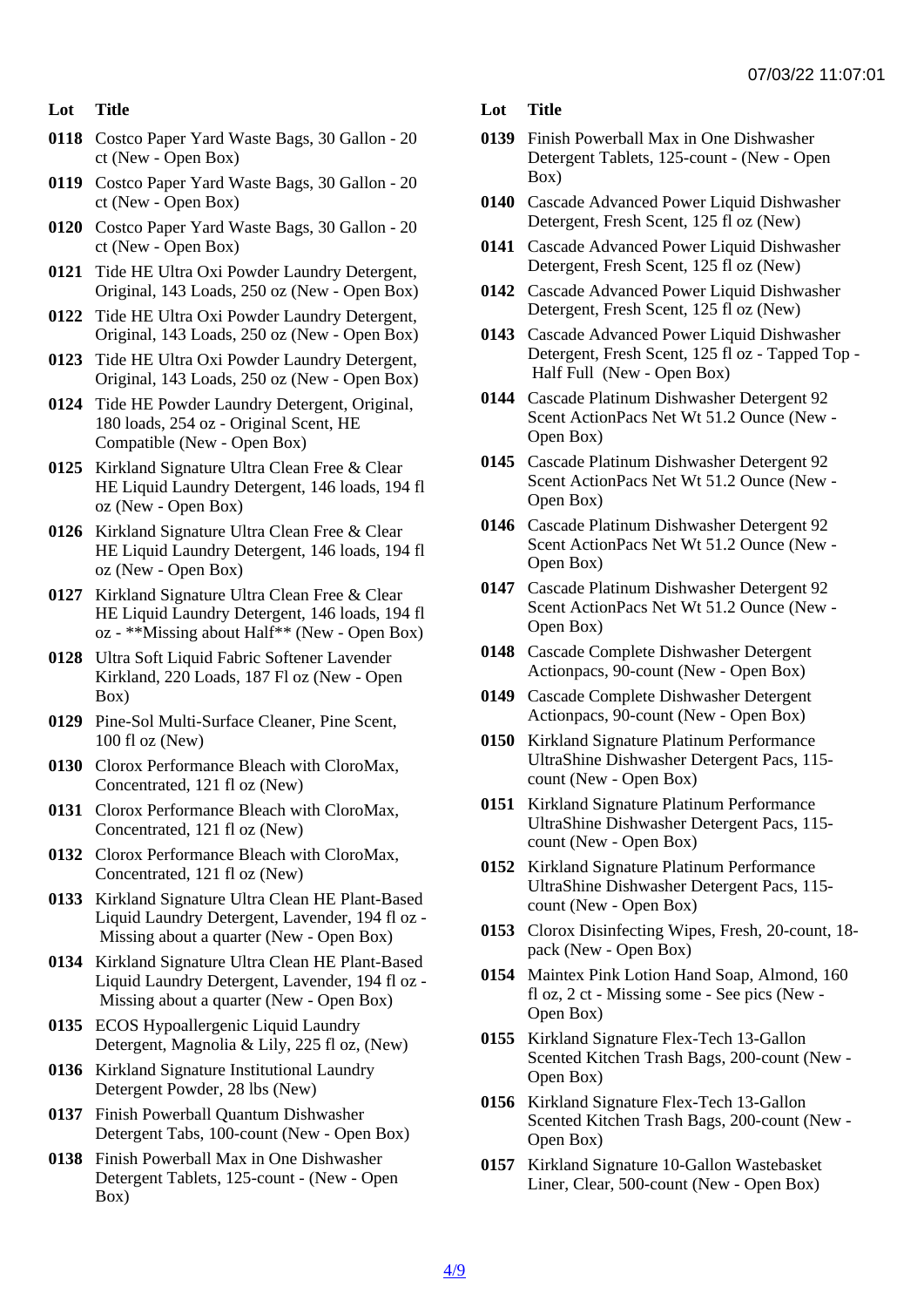- Lot Title
- 0158 Kirkland Signature 10-Gallon Wastebasket Liner, Clear, 500-count (New - Open Box)
- 0159 Kirkland Signature 50-Gallon Outdoor Trash Bag, Black, 70-count (New)
- 0160 Kirkland Signature 45-Gallon Trash Bag, Clear, 100-count (New)
- 0161 Kirkland Signature 18-Gallon Compactor & Kitchen Trash Bag, 70-count (New - Open Box)
- 0162 Kirkland Signature 18-Gallon Compactor & Kitchen Trash Bag, 70-count (New - Open Box)
- 0163 Kirkland Signature 18-Gallon Compactor & Kitchen Trash Bag, 70-count (New - Open Box)
- 0164 Kleenex Trusted Care Facial Tissue, 2-ply, 230 count, 10-pack (New)
- 0165 Kleenex Ultra Soft Facial Tissue, 3-Ply, 85 count, 10/12-pack (Missing 2) (New - Open Box)
- 0166 Kleenex Ultra Soft Facial Tissue, 3-Ply, 85 count, 12-pack (New)
- 0167 Nice 'N Clean Disinfecting Wipes, Variety Pack, 304 Count, 4 packs (New)
- 0168 Nice 'N Clean Disinfecting Wipes, Variety Pack, 304 Count, 4 packs (New)
- 0169 Nice 'N Clean Disinfecting Wipes, Variety Pack, 304 Count, 4 packs (New)
- 0170 Nice 'N Clean Disinfecting Wipes, Variety Pack, 304 Count, 4 packs (New)
- 0171 Nice 'N Clean Disinfecting Wipes, Variety Pack, 304 Count, 4 packs (New)
- 0172 Nice 'N Clean Disinfecting Wipes, Variety Pack, 304 Count, 4 packs (New)
- 0173 Nice 'N Clean Disinfecting Wipes, Variety Pack, 304 Count, 4 packs (New)
- 0174 Nice 'N Clean Disinfecting Wipes, Variety Pack, 304 Count, 4 packs (New)
- 0175 Kirkland Signature Flex-Tech 13-Gallon Kitchen Trash Bag, 200-count (New)
- 0176 Kirkland Signature Flex-Tech 13-Gallon Kitchen Trash Bag, 200-count (New)
- 0177 Nellie's Laundry Soda, 400 Loads (New)
- 0178 Hefty Party Perfect 18 oz Cup, 140-count (New)
- 0179 Club Cups® 10oz. Clear Plastic Cups -300 ct. (New)
- 0180 Club Cups® 10oz. Clear Plastic Cups -300 ct. (New)
- 0181 Chinet Cut Crystal Plastic Cup, Clear, 10 oz, 150-count (New)
- 0182 Chinet Cut Crystal Plastic Cup, Clear, 10 oz, 150-count (New)
- Lot Title
- 0183 Chinet Cut Crystal Plastic Cup, Clear, 10 oz, 150-count (New)
- 0184 Chinet Cut Crystal Plastic Cup, Clear, 10 oz, 150-count (New)
- 0185 Chinet Cut Crystal Plastic Cup, Clear, 10 oz, 150-count (New)
- 0186 Chinet Cut Crystal Plastic Cup, Clear, 10 oz, 150-count - \*\*A COUPLE BROKEN\*\* (New - Damaged Box)
- 0187 Club Cups® 10oz. Clear Plastic Cups -300 ct. - \*\*MISSING A COUPLE\*\* (New - Open Box)
- 0188 Hefty Super Weight 8 7/8 in Foam Plate, 220 count (New)
- 0189 Hefty Super Weight 8 7/8 in Foam Plate, 220 count (New)
- 0190 Hefty Super Weight 8 7/8 in Foam Plate, 220 count - \*\*Missing a couple\*\* (New - Open Box)
- 0191 Hefty Super Weight 8 7/8 in Foam Plate, 220 count - \*\*Missing a couple\*\* (New - Open Box)
- 0192 Kirkland Signature Elegant Plastic Plates, 50 count - 2 Chipped - See pics (New - Open Box)
- 0193 Masterpiece Plastic Plate, Variety, White, 50 ct (New)
- 0194 Masterpiece Plastic Plate, Variety, White, 50 ct (New)
- 0195 Artstyle Party Pack Premium Quality 200 ct Floral Rhapsody (New)
- 0196 Chinet All Occasion 8 3/4 in Paper Plate, White, 225-count (New)
- 0197 Chinet Dinner 10 3/8 in Paper Plate, Classic White, 165-count (New)
- 0198 Dixie Ultra 6 7/8 in Paper Plate, 300-count (New)
- 0199 Dixie Ultra 10 1/16 in Paper Plate, 186-count (New)
- 0200 Dixie Ultra 10 1/16 in Paper Plate, 186-count (New)
- 0201 Dixie Ultra 10 1/16 in Paper Plate, 186-count (New)
- 0202 Dixie Ultra 10 1/16 in Paper Plate, 186-count (New)
- 0203 Dixie Ultra 10 1/16 in Paper Plate, 186-count (New)
- 0204 Dixie Ultra 10 1/16 in Paper Plate, 186-count (New)
- 0205 Dixie Ultra 10 1/16 in Paper Plate, 186-count (New)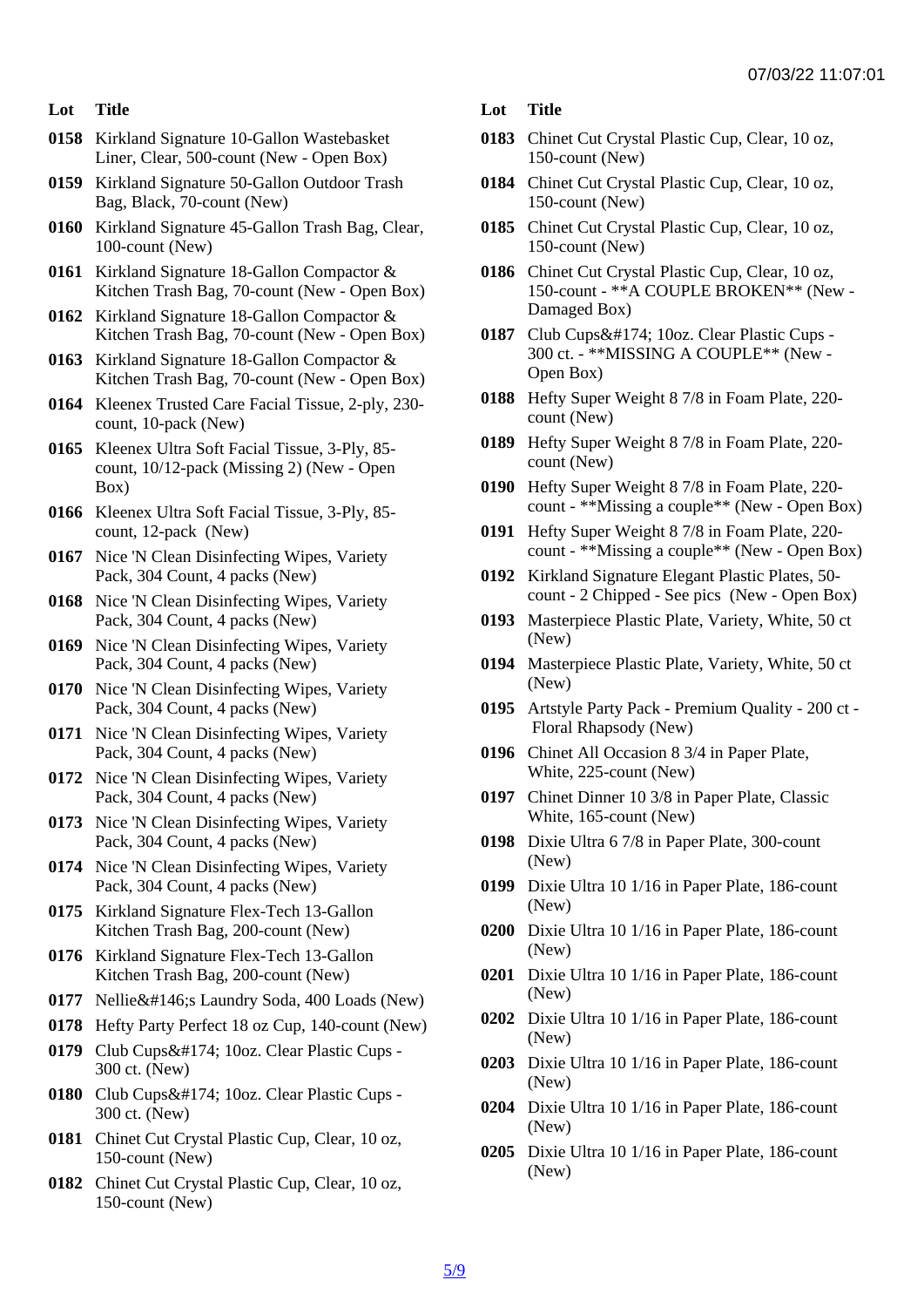- Lot Title
- 0206 Dixie Ultra 8 1/2 in Paper Plate, 285-count (New)
- 0207 Dixie Ultra 8 1/2 in Paper Plate, 285-count (New)
- 0208 World Centric Compostable Burger Box, 6" x 6", Kraft, 100 ct (New)
- 0209 Connaisseur Commercial Basket 12 cup Filter, 1000-count (New)
- 0210 Marathon Dinner Napkin, 1/8 Fold, 2-Ply, 300 count, 3-pack (\*\*1 Pack missing half\*\*) (New - Open Box)
- 0211 Solo Heavyweight Plastic Fork, White, 500 count (New - Open Box)
- 0212 Solo Heavyweight Plastic Spoon, White, 500 count (New - Open Box)
- 0213 Kirkland Signature Plastic Food Wrap, 12 in x 3,000 ft (Open see pic) (New - Open Box)
- 0214 Kirkland Signature Plastic Food Wrap, 12 in x 3,000 ft (Open see pic) (New - Open Box)
- 0215 Kirkland Signature Plastic Food Wrap, 12 in x 3,000 ft (Open see pic) (New - Open Box)
- 0216 Kirkland Signature Reynolds Foodservice Foil, 12 in x 1,000 ft (New - Open Box)
- 0217 Kirkland Signature Plastic Food Wrap, 12''W x 750'L, 2 ct (New - Open Box)
- 0218 Kirkland Signature Plastic Food Wrap, 12''W x 750'L, 2 ct (New - Open Box)
- 0219 Durable Packaging Foil Sheets, 12"L x 10- 3/4"W, 500 ct (New - Open Box)
- 0220 Kirkland Signature Parchment Paper, 15 in x 164 ft, 1 ct (New - Open Box)
- 0221 Kirkland Signature Parchment Paper, 15 in x 164 ft, 1 ct (New - Open Box)
- 0222 Kirkland Signature Parchment Paper, 15 in x 164 ft, 1 ct (New - Open Box)
- 0223 Kirkland Signature Parchment Paper, 15 in x 164 ft, 1 ct (New - Open Box)
- 0224 Ziploc Seal Top Bag, Sandwich, 145-count, 4 pack, 580 total (New - Open Box)
- 0225 9 Elements All Purpose Cleaner, Kitchen, Floor, & Bathroom Cleaner, Lemon Multi Surface Cleaning Vinegar Spray, 18 oz Bottles (Pack of 3) (New - Open Box)
- 0226 Febreze Air Refresher, Variety Pack, 8.8 oz, 4 count - Lid Broken on Hawaiian Aloha - See pics (New - Damaged Box)
- 0227 Swiffer Sweeper Wet Mopping Pad Refills, Open Window Fresh, 32 ct (New)
- Lot Title
- 0228 Clorox Disinfecting Wet Mopping Cloths, 56 Wipes (New)
- 0229 Clorox Disinfecting Wet Mopping Cloths, 28 Wipes (New)
- 0230 Lysol Disinfectant Spray, Crisp Linen, 19 oz, 3 count (New)
- 0231 Lysol Disinfectant Spray, Crisp Linen, 19 oz, 3 count (New)
- 0232 Lysol Disinfectant Spray, Crisp Linen, 19 oz, 3 count (New)
- 0233 Lysol Disinfectant Spray, Crisp Linen, 19 oz, 3 count - 1 Lid broken - See pics! (New - Damaged Box)
- 0234 Kirkland Signature Multi-Purpose Disinfecting Solution, 16 fl oz, 3 ct (New)
- 0235 Clorox Clean-Up All Purpose Cleaner with Bleach, Original, 32 oz & 180 oz Refill (New)
- 0236 Clorox Clean-Up All Purpose Cleaner with Bleach, Original, 180 oz Refill (New)
- 0237 Downy Fresh Protect HE In-Wash Odor Defense Scent Beads, April Fresh, 37.5 oz - Missing a quarter - SEE PICS (New - Open Box)
- 0238 Downy Fresh Protect HE In-Wash Odor Defense Scent Beads, April Fresh, 37.5 oz - No Lid, Taped up - Missing some - See pics (New - Open Box)
- 0239 Downy Fresh Protect HE In-Wash Odor Defense Scent Beads, April Fresh, 37.5 oz - No Lid, Taped up - Missing some - See pics (New - Open Box)
- 0240 Sterno Handy Fuel Methanol Gel Chafing Fuel, Two Hour Burn, 22/24 Fuel Chafing Cans (MISSING 2) (New - Open Box)
- 0241 Kirkland Signature Cutlery, Clear, 360-count Damaged box - See pics (New - Damaged Box)
- 0242 Kirkland Signature Apple Juice, 128 fl oz, 2 pack (New)
- 0243 Campbells V8 Tropical Splash 2 count 96oz (New)
- 0244 Kirkland Signature Organic Lemonade, 96 fl oz, 1-count (New)
- 0245 Kirkland Signature Organic Lemonade, 96 fl oz, 1-count (New)
- 0246 Kirkland Signature Organic Coconut Water, 1 Liter, 9 ct (New)
- 0247 Kirkland Signature Organic Coconut Water, 11.1 fl oz, 12-count (New)
- 0248 ZOA Zero Sugar Energy Drink, Variety Pack, 12 fl oz, 12 count (New - Open Box)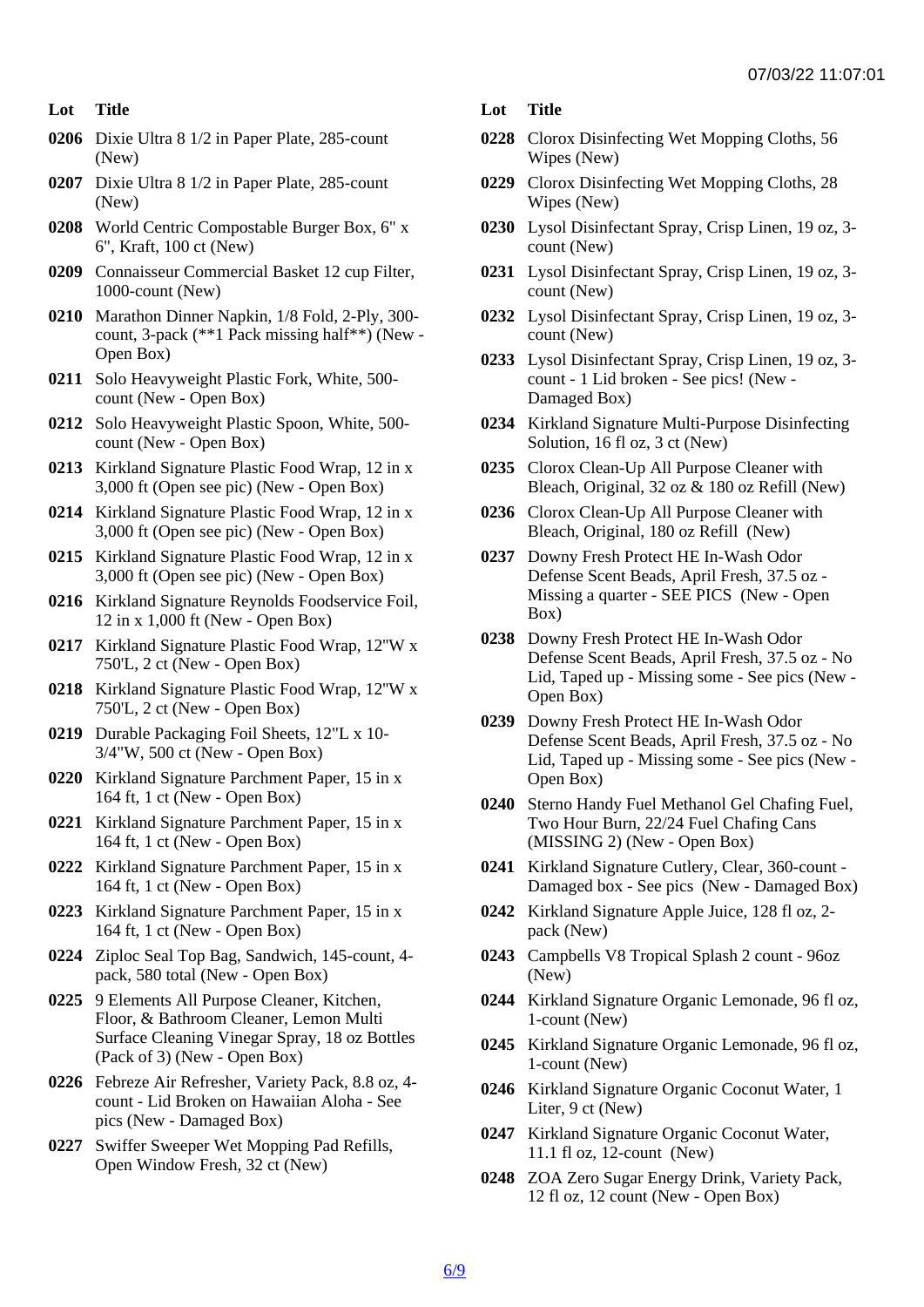- Lot Title
- 0249 Lipton Original Tea Bags, 312-count (New)
- 0250 Fairlife Protein Shake, Salted Caramel, 11.5 fl oz, 18 ct (New)
- 0251 Fairlife Protein Shake, Salted Caramel, 11.5 fl oz, 18 ct (New)
- 0252 Spindrift Sparkling Water {Pineapple Flavor with 8% Real Juice} - 24, 12 oz cans (New - Open Box)
- 0253 Spindrift Sparkling Water {Pineapple Flavor with 8% Real Juice} - 24, 12 oz cans (New - Open Box)
- 0254 Premier 30g Protein PLUS Energy and Immune Support Shakes, 11 fl oz, 18-pack - Cafe Latte (New)
- 0255 Perrier Sparkling Mineral Water, 16.9 fl oz, 24 count (New)
- 0256 Perrier Sparkling Mineral Water, 16.9 fl oz, 22/24-count - Missing 2 (New - Open Box)
- 0257 San Pellegrino Italian Sparkling Drink, Variety Pack, 11.15 fl oz, 24-count (New - Open Box)
- 0258 S.Pellegrino Sparkling Natural Mineral Water, 25.3 fl oz, 15 ct (New)
- 0259 S.Pellegrino Sparkling Natural Mineral Water, 25.3 fl oz, 15 ct (New)
- 0260 Orgain Plant-Based Protein Shake Chocolate 11 fl oz, 18-count (New)
- 0261 Orgain Clean Grass Fed Protein Shake, Creamy Chocolate Fudge, 11 fl oz, 18-count (New)
- 0262 Nature Valley Protein Bar, Peanut Butter Dark Chocolate, 1.42 oz, 30-count (New - Open Box)
- 0263 Nature Valley Protein Bar, Peanut Butter Dark Chocolate, 1.42 oz, 30-count (New - Open Box)
- 0264 Nature Valley Protein Bar, Peanut Butter Dark Chocolate, 1.42 oz, 30-count (New - Open Box)
- 0265 Nature Valley Protein Bar, Peanut Butter Dark Chocolate, 1.42 oz, 30-count (New - Open Box)
- 0266 Nature Valley Protein Bar, Peanut Butter Dark Chocolate, 1.42 oz, 30-count (New - Open Box)
- 0267 Nature Valley Protein Bar, Peanut Butter Dark Chocolate, 1.42 oz, 30-count (New - Open Box)
- 0268 Nature Valley Protein Bar, Peanut Butter Dark Chocolate, 1.42 oz, 30-count (New - Open Box)
- 0269 Nature Valley Protein Bar, Peanut Butter Dark Chocolate, 1.42 oz, 30-count (New - Open Box)
- 0270 Nature Valley Protein Bar, Peanut Butter Dark Chocolate, 1.42 oz, 30-count (New - Open Box)
- 0271 Nature Valley Protein Bar, Peanut Butter Dark Chocolate, 1.42 oz, 30-count (New - Open Box)
- Lot Title
- 0272 Kellogg' Froot Loops Cereal, 2 box, 27oz (New)
- 0273 Honey Bunches of Oats with Almonds Cereal, 50 oz (New)
- 0274 Goldfish Baked Snack Crackers, Cheddar, 66 oz (New)
- 0275 Honey Bunches of Oats with Almonds Cereal, 50 oz (New)
- 0276 General Mills Cinnamon Toast Crunch Cereal, 49.5 oz (New)
- 0277 Kellogg's Corn Flakes Cereal, 43 oz (New)
- 0278 Kellogg's Corn Flakes Cereal, 43 oz (New)
- 0279 Mott's 100% Organic Apple Juice, 1 Gallon, 1 ct (New)
- 0280 Mott's 100% Organic Apple Juice, 1 Gallon, 1 ct (New)
- 0281 San Pellegrino Essenza, Variety Pack, 11.15 fl oz, 24-count (New)
- 0282 San Pellegrino Essenza, Variety Pack, 11.15 fl oz, 24-count (New)
- 0283 Hint Flavored Water, Variety Pack, 16 fl oz, 15 count (New)
- 0284 Nature Valley Crunchy Granola Bars, Oats 'n Honey, 1.49 oz, 49 ct (New)
- 0285 Honey Bunches of Oats with Almonds Cereal, 50 oz (New)
- 0286 Honey Bunches of Oats with Almonds Cereal, 50 oz (New)
- 0287 Kellogg's Frosted Flakes Cereal, 61.9-Oz Box, 2 bags (New)
- 0288 Oreo Single Serve Sandwich Cookies, 2.4 oz, 30 ct (New - Open Box)
- 0289 Hearts of Palm Spaghetti 2/3 pack (Missing 1) (New - Open Box)
- 0290 Kirkland Signature Adult Formula Lamb, Rice and Vegetable Dog Food 40 lb. - Hole in bag Taped up (See Description)
- 0291 Kirkland Signature Adult Formula Lamb, Rice and Vegetable Dog Food 40 lb. - Hole in bag Taped up (See Description)
- 0292 Kirkland Signature Nature's Domain Salmon Meal & Sweet Potato Dog Food 35 lb. - Hole in bag taped up (See Description)
- 0293 Kirkland Signature Nature's Domain Salmon Meal & Sweet Potato Dog Food 35 lb. (New)
- 0294 Kirkland Signature Small Formula Chicken & Vegetable Dog Food 20 lb. (New)
- 0295 Kirkland Signature Small Formula Chicken & Vegetable Dog Food 20 lb. (New)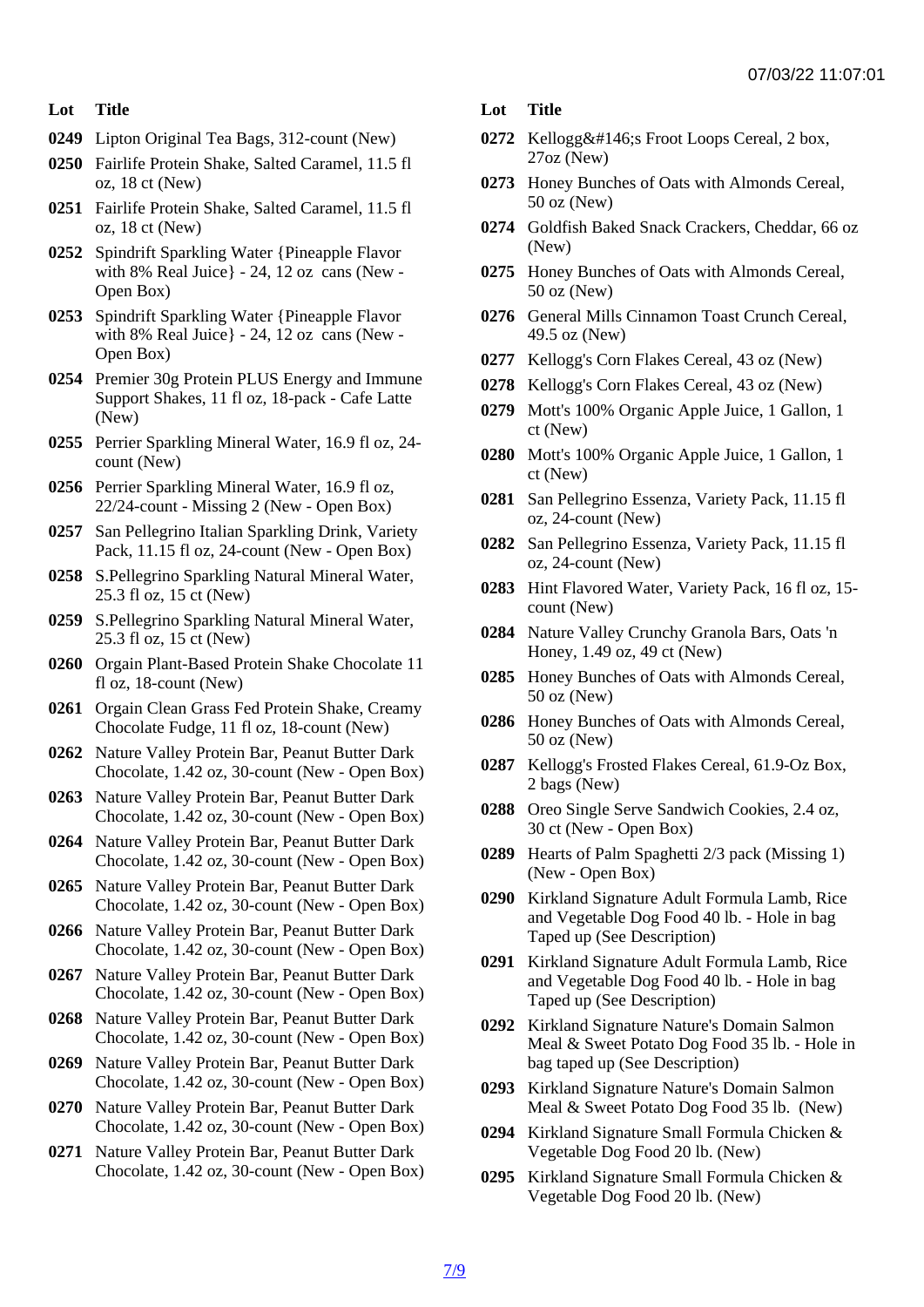- Lot Title
- 0296 Kirkland Signature Nature's Domain Puppy Formula Chicken & Pea Dog Food 20 lb. (New)
- 0297 Kirkland Signature Nature's Domain Cat Food 18 lbs. - Hole in bag, Taped up (See Description)
- 0298 Kirkland Signature Puppy Formula Chicken, Rice and Vegetable Dog Food 20 lb. - Hole in bag, Taped up (See Description)
- 0299 Kirkland Signature Nature's Domain Small Breed Salmon & Lentil, 20 lbs - Hole in bag, Taped up (See Description)
- 0300 Audubon 40 lb. Premium Wild Bird Food (New)
- 0301 Audubon 40 lb. Premium Wild Bird Food Hole in bag, Taped up (See Description)
- 0302 Fresh Step Non-Clumping Premium Clay Litter, 40 lbs (New)
- 0303 Kirkland Signature Turkey & Ancient Grains Formula Dog Food 35 lbs. (New)
- 0304 Kirkland Signature Adult Formula Chicken, Rice and Vegetable Dog Food 40 lb. (New)
- 0305 Kirkland Signature Chicken and Rice Cat Food 25 lbs. - Hole in bag Taped up (See Description)

Payment: Payment in full is due at the conclusion of the auction. At the conclusion of the auction, McLemore Auction Company will automatically charge all invoices below \$5,000. McLemore Auction Company, LLC accepts the following forms of payment:

Cashier's checks (For invoices \$5,000 and above)

Wire Transfers (A \$15 service fee will apply to all payments below \$5,000 made via wire transfer. For wire transfer instructions, please email molemoreauction.com>info @mclemoreauction.com) Credit Cards (MasterCard, Visa, American Express and Discover. For invoices below \$5,000.)

Merchandise becomes the full resp[onsibility of the bidder at time of payment and the bidd](mailto:info@mclemoreauction.com</c:alink)er assumes a [risk of loss and damage to property at that time. McLemore Auction Company, LLC re](mailto:info@mclemoreauction.com</c:alink)serves the right to resell any property not paid for in full by the conclusion of the stated pickup period. In any such event, [the bidder will still be responsible for payment for the original purchase and the costs of collecti](mailto:info@mclemoreauction.com</c:alink)on of this [payment and/or damages resulting from the resale of the property.](mailto:info@mclemoreauction.com</c:alink)

[Credit Card Hold: A \\$1.00 hold will be placed on your card when you place your first bid for th](mailto:info@mclemoreauction.com</c:alink)is auction. [If you use a credit card to secure your account, the auction deposit will take the form of a credit c](mailto:info@mclemoreauction.com</c:alink)ard [authorization and will count against your credit limit for the d](mailto:info@mclemoreauction.com</c:alink)uration of the authorization. If you use a [debit card to secure your account, the auction deposit will take the form of a hold on funds in you](mailto:info@mclemoreauction.com</c:alink)r bank [account for the duration of the authorization. McLemore Auction Company, LLC highly reco](mailto:info@mclemoreauction.com</c:alink)mmends [you secure your account with a credit card and is not responsible for any issues arising from](mailto:info@mclemoreauction.com</c:alink) the use of [debit card to secure your bidding account. Add a debit card at your own risk.](mailto:info@mclemoreauction.com</c:alink)